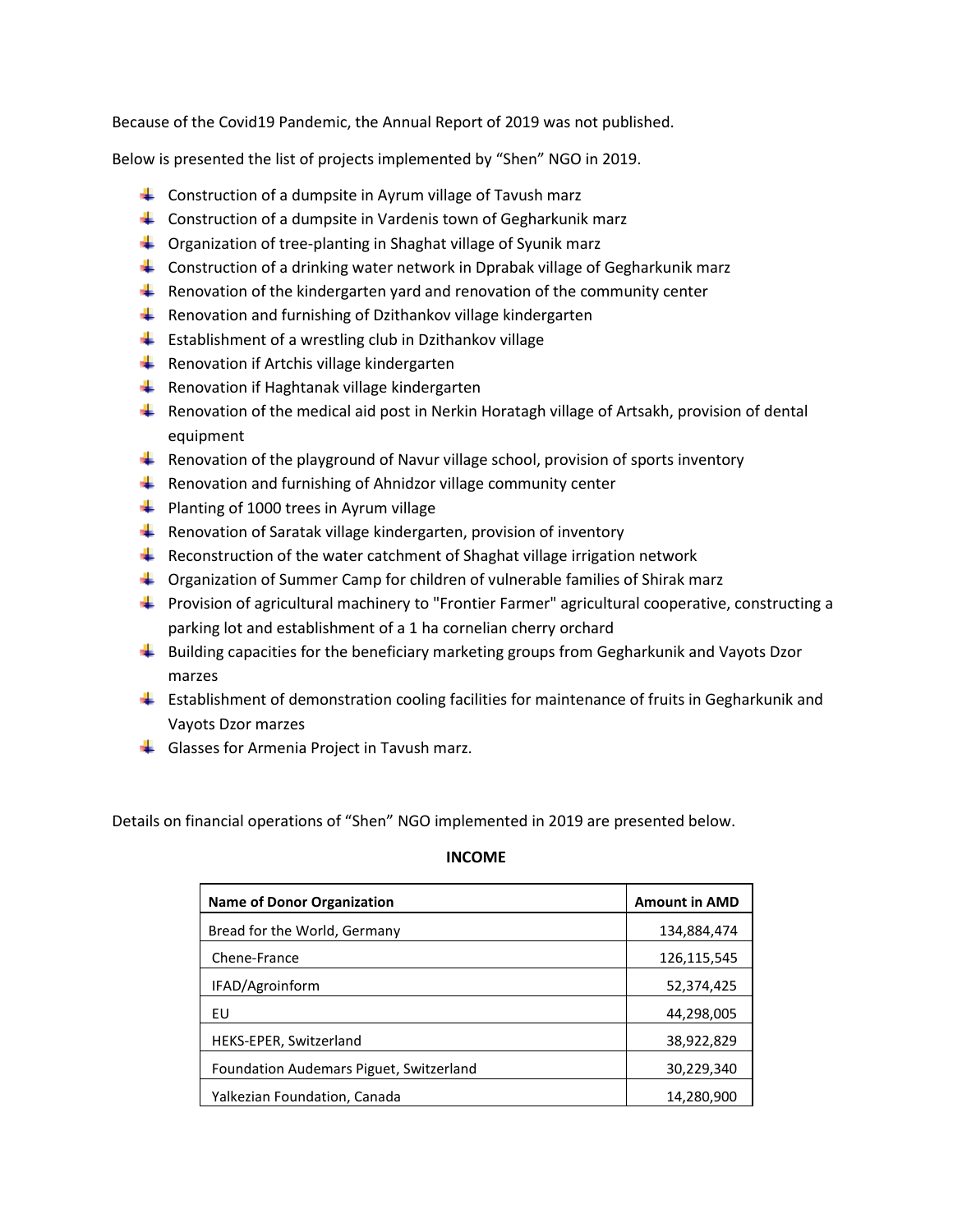| <b>Name of Donor Organization</b>         | <b>Amount in AMD</b> |
|-------------------------------------------|----------------------|
| <b>UMCOR Armenia Foundation</b>           | 24,996,500           |
| Western Diocese of the Armenian Church    | 12,903,491           |
| Foundation Aniv, Armenia                  | 10,000,000           |
| WCC Armenia Round Table Foundation        | 2,550,000            |
| Diaconia Charitable Fund                  | 1,700,000            |
| Armenian Caritas Benevolent NGO           | 1,000,000            |
| From membership and private contributions | 410,000              |
| ΤΟΤΑL                                     | 494,665,510          |



## **EXPENDITURES**

| <b>Expenditures by direction</b>                | <b>Amount in AMD</b> |
|-------------------------------------------------|----------------------|
| <b>Empowerment of Agricultural Cooperatives</b> | 219,255,136          |
| Infrastructure improvements                     | 87,033,293           |
| Social support projects                         | 84,255,862           |
| Beneficiary Income generation                   | 48,015,558           |
| <b>Empowerment Marketing Groups</b>             | 19,717,642           |